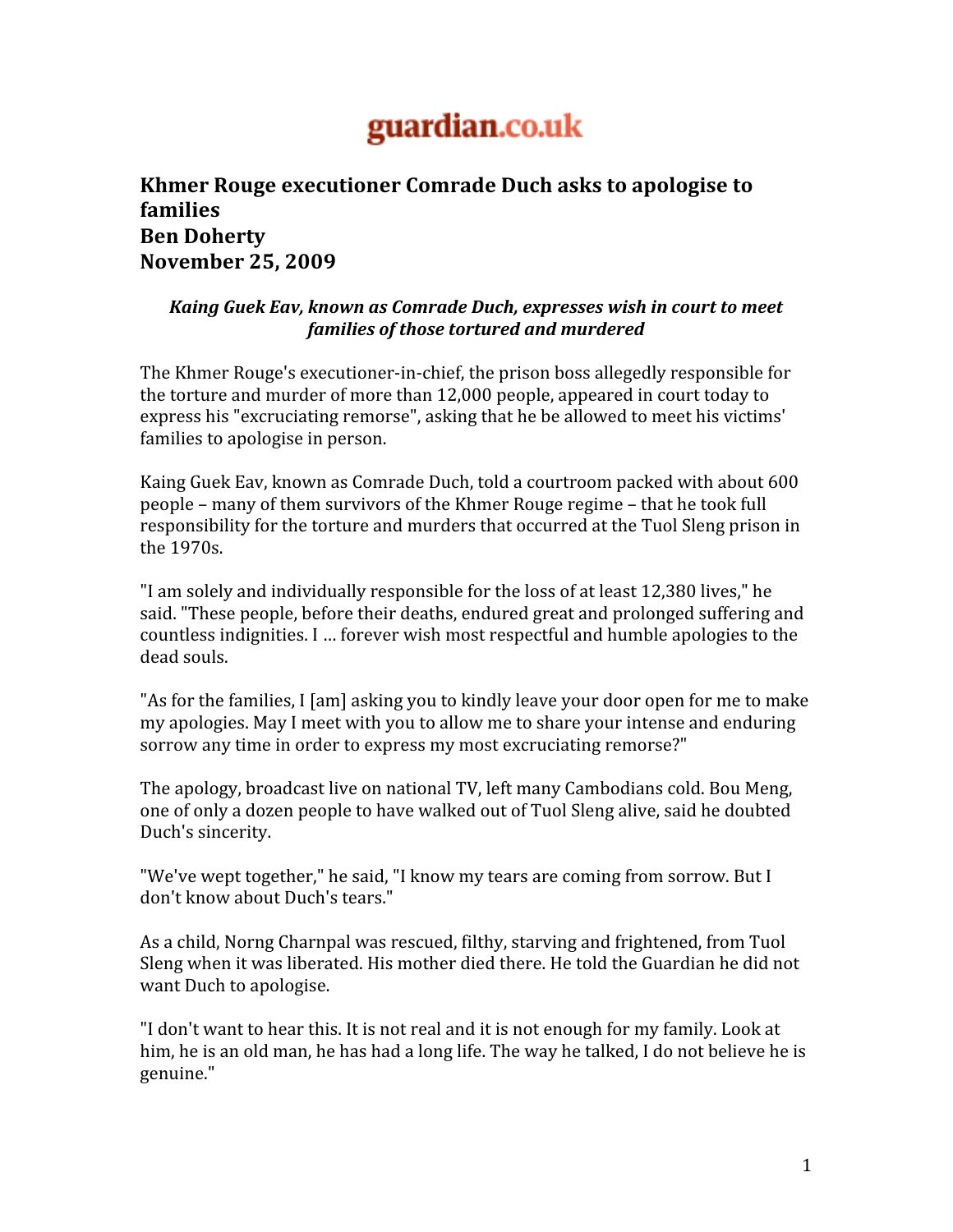Dressed
in
a
carefully
ironed
blue
shirt,
Duch,
a
former
mathematics
teacher,
spoke calmly
and
coldly,
his
evidence
littered
with
casual
references
to
"the
wishes
of
the party".

As
head
of
Tuol
Sleng
prison,
a
converted
high
school
also
known
as
S‐21,
Duch explained
that
his
role
was
to
"smash"
people
presumed
disloyal
to
the
Khmer Rouge
movement.
Every
prisoner
was
assumed
guilty,
Duch
explained,
effectively "already
dead".

They
were
to
be
tortured
for
false
confessions,
usually
that
they
were
traitors working for the CIA or KGB, through electric shocks, beatings and whippings, waterboarding, having fingers cut off or toenails pulled out. The victims were then executed,
most
driven
to
nearby
Choeung
Ek,
the
Killing
Fields,
where
they
were bludgeoned
to
death
with
ox‐cart
axles
and
buried
in
mass
graves.

"Those people were the innocent, the clean, the very honest," Duch admitted. "I don't
believe
they
had
committed
any
wrongdoing,
as
they
were
accused."

Speaking
from
a
handwritten
speech
that
ran
to
more
than
10
pages,
Duch
said
he found
himself
unwittingly
caught
up
in
a
revolution
he
came
to
despise,
and
was forced to do his job at Tuol Sleng against his wishes, out of fear he would be killed if he
refused.

"I
could
not
withdraw
from
it
…
I
am
very
terrified."

Earlier in the day, prosecutors asked that Duch be jailed for 40 years – in effect, a life sentence for the 67-year-old. He will be sentenced next year.

The
lead
prosecutor,
William
Smith,
refuted
Duch's
claim
that
he
was
acting
only
out of fear for his own life, telling the court "the accused was neither a prisoner, nor a hostage, nor a victim. He was an idealist, a revolutionary, a crusader ... prepared to torture and kill willingly for the good of the revolution."

Throughout
the
trial,
Duch
has
listened
attentively
but
impassively
as
the
evidence of the murderous regime he oversaw is laid bare before the court. As the court heard this week of his orders that inmates who soiled themselves be forced to eat their
excrement,
Duch
appeared
inscrutable,
taking
meticulous
notes
of
all
that
was said.

Thun Saray, head of the Cambodian Human Rights and Development Association, said
no
Khmer
Rouge
victims
or
victims
groups
had
expressed
any
desire
to
meet Duch
to
accept
his
apology.

He
said
a
truth
and
reconciliation
commission‐style
body,
where
victims
could
face accusers
and
seek
apologies
and
explanations,
had
been
proposed
for
Cambodia,
but rejected
by
the
people.